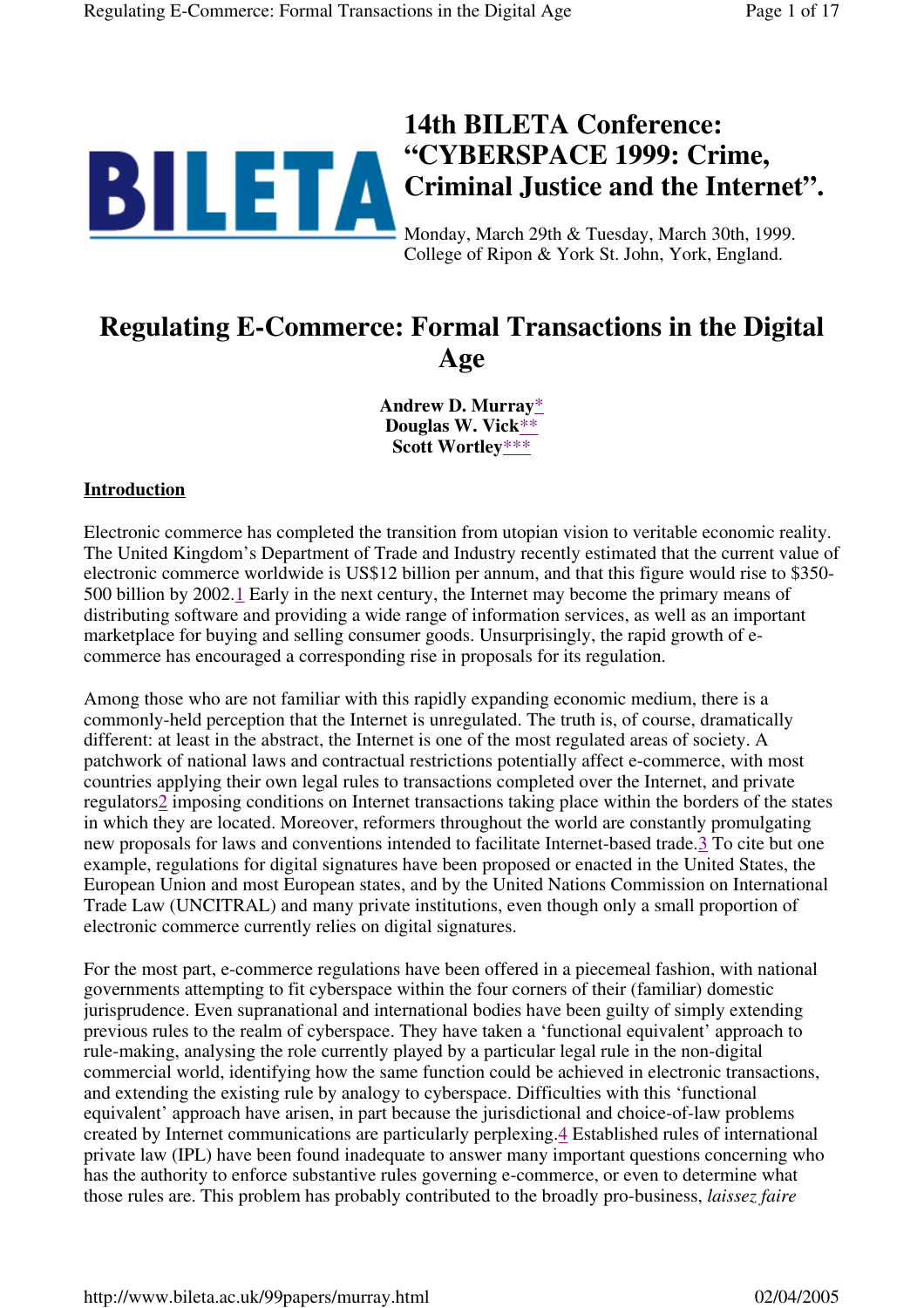approach taken by western governments to the enforcement of e-commerce law. The supranational nature of the Internet yields a strange dichotomy of a medium which is at the same time highly regulated yet subject to minimal policing.

But these jurisdictional and enforcement problems may not be the only ones plaguing efforts to regulate e-commerce. Arguably, many of these regulatory efforts are premature. There has not been a raft of lawsuits arising out of Internet commerce, nor is there much evidence of irresistible consumer demand for devices such as digital signatures which seem to preoccupy legislators and reformers. Moreover, policy proposals are being debated before the nature or full potential of the information technologies that may provide the foundation for electronic commerce in the future is known. While certainly it is appropriate for policy-makers to anticipate and encourage economic and technological development by establishing legal 'rules of the road,' the danger is that a rush to legislate will impose legal analogies and formalistic structures that constrain rather than promote the development of the Internet and other computer-based communication systems as media for commercial transactions.

Perhaps more fundamentally, the functional equivalency approach underlying most regulatory proposals itself may be misguided. This paper examines whether a more coherent approach to the regulation of electronic commerce would be to start with an identification and application of first principles rather than the transference of rules applied in analogous contexts. The functional equivalency approach taken by most commercial lawyers in debates over e-commerce regulation can be contrasted with the approach taken by some property lawyers in attempting to modernise land transfer systems. Such proposals have been introduced in Canada and Australasia, and are currently undergoing evaluation by the Keeper of the Registers of Scotland and the Law Commission and H.M. Registry in England. They must squarely confront the problem of how to accommodate the traditional formal requirements for property transactions when those transactions are effected in cyberspace. If that most formal of transactions, the transfer of real property,  $\frac{5}{2}$  can be modernised to meet the challenge of a new digital age, can not all modes of commerce be similarly modernised for the digital era? As will be seen, some of these proposals begin their analysis from first principles, in contrast to the functional equivalency approach typically taken by commercial lawyers. This paper evaluates whether the principled approach to answering the questions raised by the electronic transfer of land can, more generally, provide a workable framework for approaching e-commerce regulation generally.

In the next section, we will provide a brief overview of the law governing the sale of property in Scotland, the jurisdiction we will use to illustrate the problems raised by electronic commerce. We will then briefly describe how those rules, as they currently stand, might affect property sales made via the Internet. The paper will then assess various proposals for regulating e-commerce, contrasting the approach taken by the commercial lawyers drafting documents like the European Commission's draft Electronic Commerce Directive6 with the approach proposed by the Keeper of the Registers in connection with real property transfers in Scotland.7

#### **The Sale of Property in Scots Law**

To better understand the regulatory issues raised by electronic commerce involving Scottish residents, it is useful to review current rules of Scots law governing property transactions. Scottish property law is essentially civilian in nature.8 The principal distinction it draws is between immoveable property, or heritage (lands and permanent structures attached to it) and moveable property (everything else). The latter category is the domain of commercial lawyers, and will be dealt with first.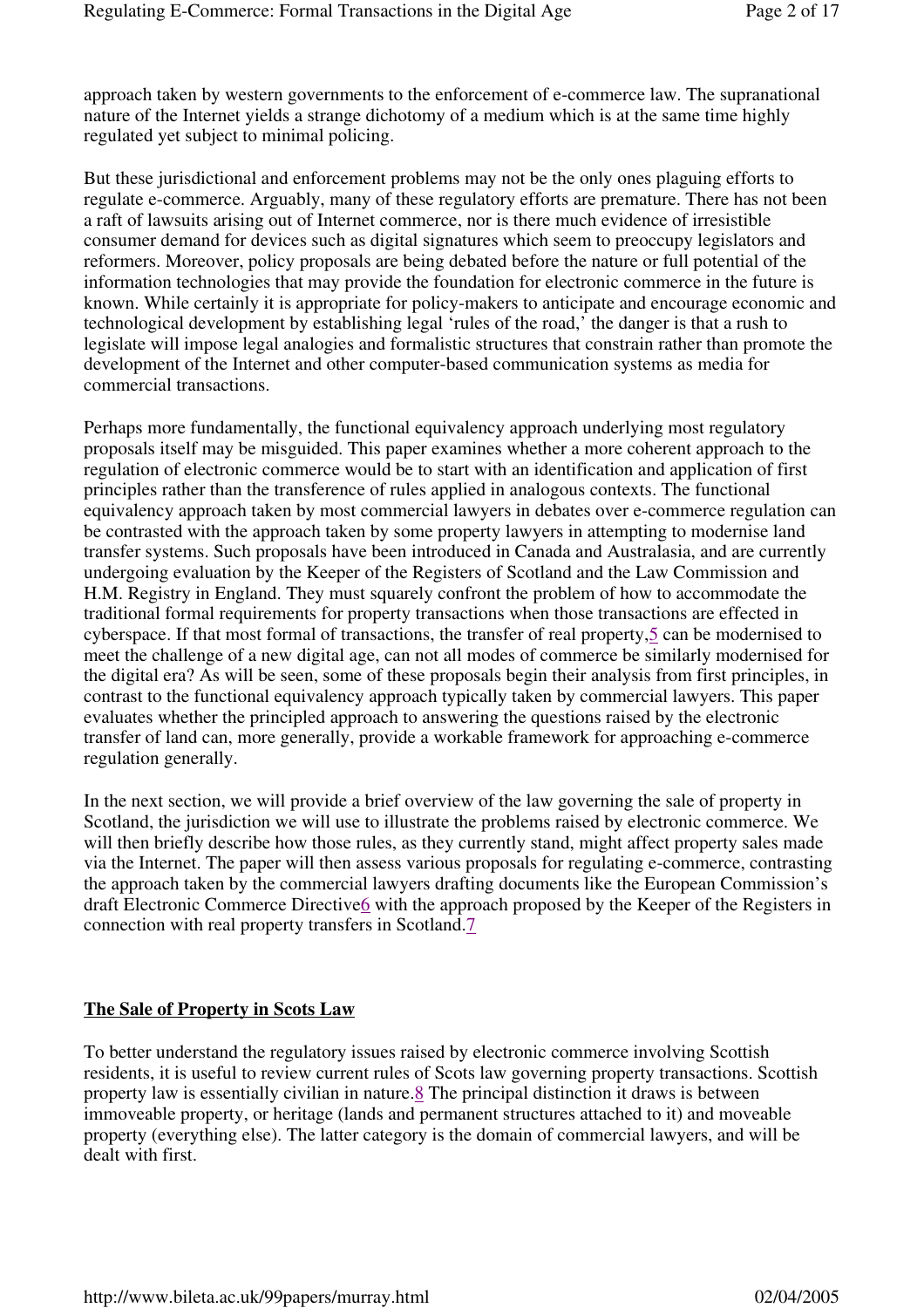## *Moveables*

Moveable property is classified as either corporeal (the equivalent to personal chattels in England) or incorporeal (intangible property like rights of action, rights under insurance policies, and intellectual property). Disputes over transactions involving moveable property between Scottish residents are resolved by reference to Scots law, even if the Internet was used to facilitate that transaction.9 Difficulties arise when the contracting parties reside in different states.

Originally, Scots law drew a sharp distinction between the contract of sale and the conveyance of the property (the delivery of the property from seller to buyer).10 This distinction was weakened when the Sale of Goods Act 1893 (now the Sale of Goods Act 1979) largely brought Scots law in line with the rules governing the sale of chattels in England. The Act focused primarily on the contractual aspects of the transfer of property rights in goods. While transfer of ownership remained a central concern,11 the provisions of the Act dealing with transfer attempted to identify the intentions of the parties under contract rules rather than whether delivery (in its former, technical sense) had occurred. The distinction between contract and conveyance retains vitality in the substantive law of many civilian jurisdictions, creating the potential for greater uncertainty in cross-border transactions.

In an action brought in Scotland, the law governing a sales contract between residents of different legal jurisdictions is determined by reference to the Contract (Applicable Law) Act 1990, which incorporated into UK law the EEC Convention on the Law Applicable to Contractual Obligations 1980 (the Rome Convention). The applicable law as determined by the Rome Convention governs the interpretation, performance, and termination of the contract, as well as matters relating to its formation.12 Generally, the parties are free to choose the law applicable to the contract, which choice can be express or implied from the circumstances.13 If no determinable choice of law was made, then the general rule established by Article 4 of the Convention is that the contract will be governed by the law of the country which has the closest connection with the contract. Under Article 4(2), it is presumed that 'the contract is most closely connected with the country where the party who is to effect the performance which is characteristic of the contract has, at the time of conclusion of the contract, his habitual residence,' or in the case of traders, the country in which the trader's principal place of business is located.14 Generally, the 'characteristic performance' in a contract is the performance of the act for which payment is made, and in a contract for the sale of goods that act is the delivery of the goods.15 But it is not the place where the goods are to be delivered that provides the applicable law; instead, courts look to the law of the country in which the party who has to make the characteristic performance is 'habitually resident' or maintains their principal place of business. However, in cases in which consumers—parties who are not buying in the course of business—have responded to an invitation to buy which was communicated by advertisement or otherwise in the country where the buyer habitually resides, the applicable law will be that of the jurisdiction where the consumer is habitually resident.16

The rules of a different jurisdiction may apply to disputes over the conveyance of corporeal moveables. *Inter vivos* transfers of moveable property are governed by the *lex situs* at the time of the transfer.17 Problems arise when a retention of title clause has been inserted into the contract, whereby the seller retains title to the goods until some act is performed by the buyer (such as making full payment for the goods, or perhaps full payment of all outstanding debts whenever incurred). 18 In such a clause, as is now commonly the case, is inserted into a contract between parties residing in different states, it is not clear which *lex situs* governs the validity of the clause. Is it the situs at the time the retention of title clause was imposed, or is it the situs at the time proceedings are commenced? If the former, does the position change if the property is delivered to a country which does not recognise the validity of retention of title clauses? If the situs differs from the jurisdiction whose laws govern the contract, is the validity of the clause to be determined by reference to the applicable law of the contract, or the *lex situs*? What if the law of the situs (or the forum court) classifies a retention of title clause as a security interest because, given the clause is contractual but has proprietary effect, the functional effect of the clause is to give the seller a security over the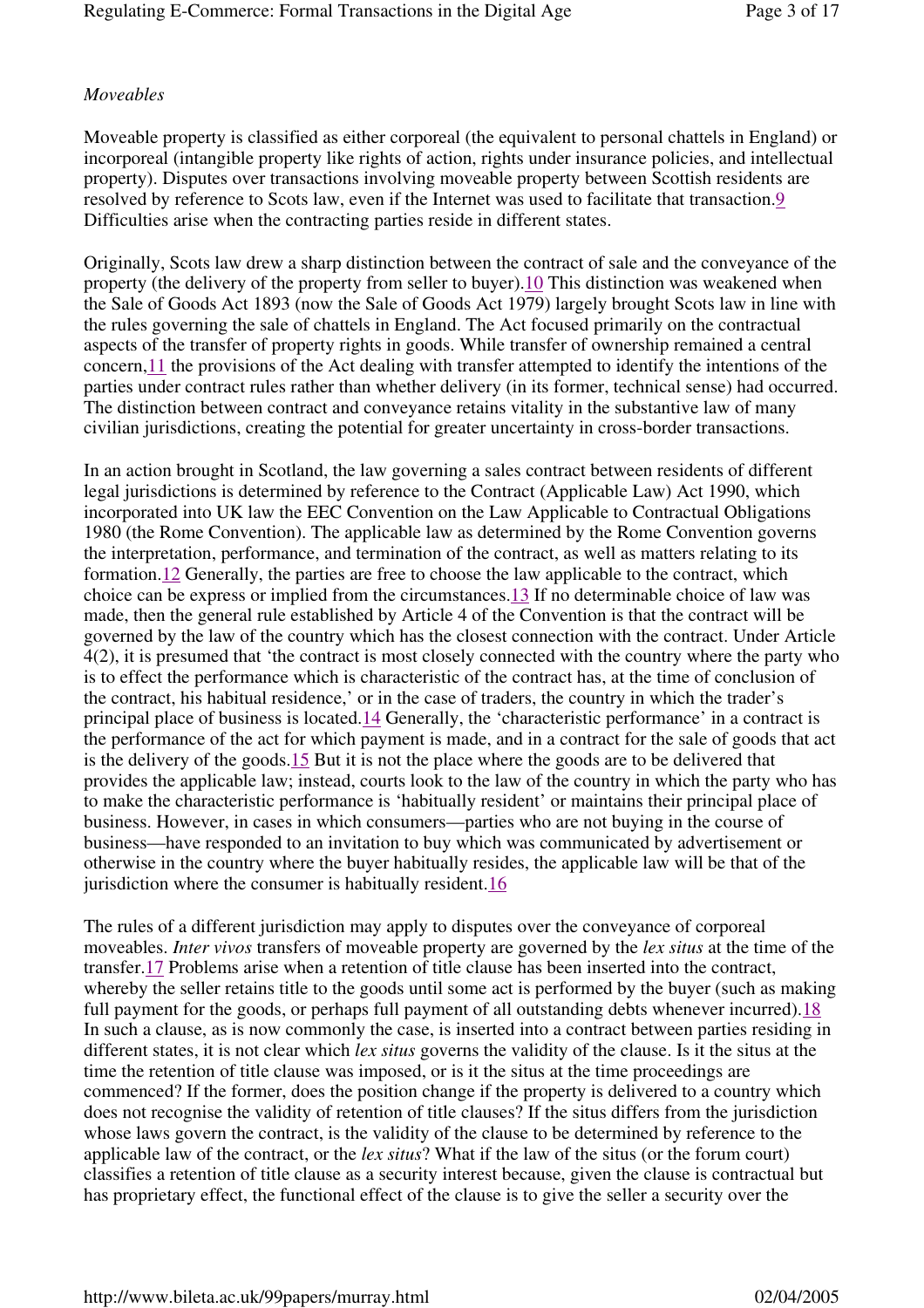subject matter of the contract? The answers to these questions are largely unresolved, creating difficult problems when retention of title clauses are included in cross-border contracts. Different IPL rules apply depending on whether the effect of the clause is characterised as having proprietary effect or as a security right. Moreover, the rules applicable to security rights differ depending on whether a jurisdiction applies common law or civilian law.19

Applying IPL rules to contracts involving moveables can be difficult. If the seller of goods maintains his place of business in Scotland and the buyer resides in another country (say, Utopia), Scots law would govern the contract (absent a contrary choice-of-law clause) because the party who must make the 'characteristic performance' is resident in Scotland, unless the buyer was invited to enter the bargain in a communication emanating from within Utopia, in which case Utopian law would apply. If the goods are situated in Scotland at the time of contracting, the proprietary aspects of the transaction would be governed by Scots law if the *lex situs* applies. If, on the other hand, the seller maintains his place of business in Utopia and the buyer is resident in Scotland, the contract would be governed by Utopian law unless the buyer was induced to enter into the agreement by communications made within Scotland (assuming here that Utopia's IPL rules are similar to those of Scotland). If, however, a transaction involves a retention of title clause, the potential permutations become extremely complex, with choice-of-law determinations potentially being made in several different ways depending on how the transaction is categorised (as one involving bankruptcy law, a security, the transfer of ownership, or some combination of all three) and depending on which of several alternative case interpretations is followed. For the most part, the fact that a transaction is accomplished through use of the Internet does not fundamentally alter the nature of these IPL problems20; it's just that the Internet will dramatically increase their frequency.

#### *Heritable property*

The difficulties created by the very mobility of goods do not arise as often with heritable property, if only by virtue of land's very immobility. The more pressing problems in this area of law, particularly in the context of electronic commerce, centre on the more stringently formal nature of land transactions. In Scots law, ownership is the primary real right. It can be burdened by subordinate real rights such as servitudes (similar to easements in English law), standard securities, or leases. The strict distinction between the contract and the conveyance persists in Scots heritable property law; the contract regulates the relationship between buyer and seller, while the conveyance relates solely to the property aspects of the parties' transaction. The contract must be a formal writing,21 subscribed by the seller or the buyer or, as occurs invariably in practice, their agents. The contract is generally referred to as 'missives.' These will generally be adjusted between the parties' solicitors, and will address various matters including the passing of risk, whether the property is serviced by public utilities, the date of entry and settlement of the transaction, and the consequences of failure to make payment on the date of settlement. A detailed document, the contract will regulate even matters such as what is to happen if the central heating system is not in good working order.

Implied into the contract (if not made express by the parties) will be a provision that the seller will transfer to the buyer a 'good and marketable title.' This means that the seller guarantees that he owns the property and that the buyer's ownership will not be open to reduction; that there will be no undischarged heritable (or immoveable) securities affecting the seller's land; that there are no unusual conditions of title; and that the buyer will obtain vacant possession of the property on the date of entry.22 To verify that these obligations have been met, the buyer's solicitor will examine records maintained in either the Land Register or the Register of Sasines. If the property being sold is situated in a county (or 'operational area') where the effect of transactions are registered in the Land Register, doing a title search is fairly straightforward, provided the property in question was registered at some point after the Land Register (created by the Land Registration (Scotland) Act 1979) became operational in the area. Such properties are described by reference to OS map; data as to ownership, securities, and title conditions are stored on computer; and land certificates confirming the seller's ownership of the land, the land's precise location, and identifying the securities and title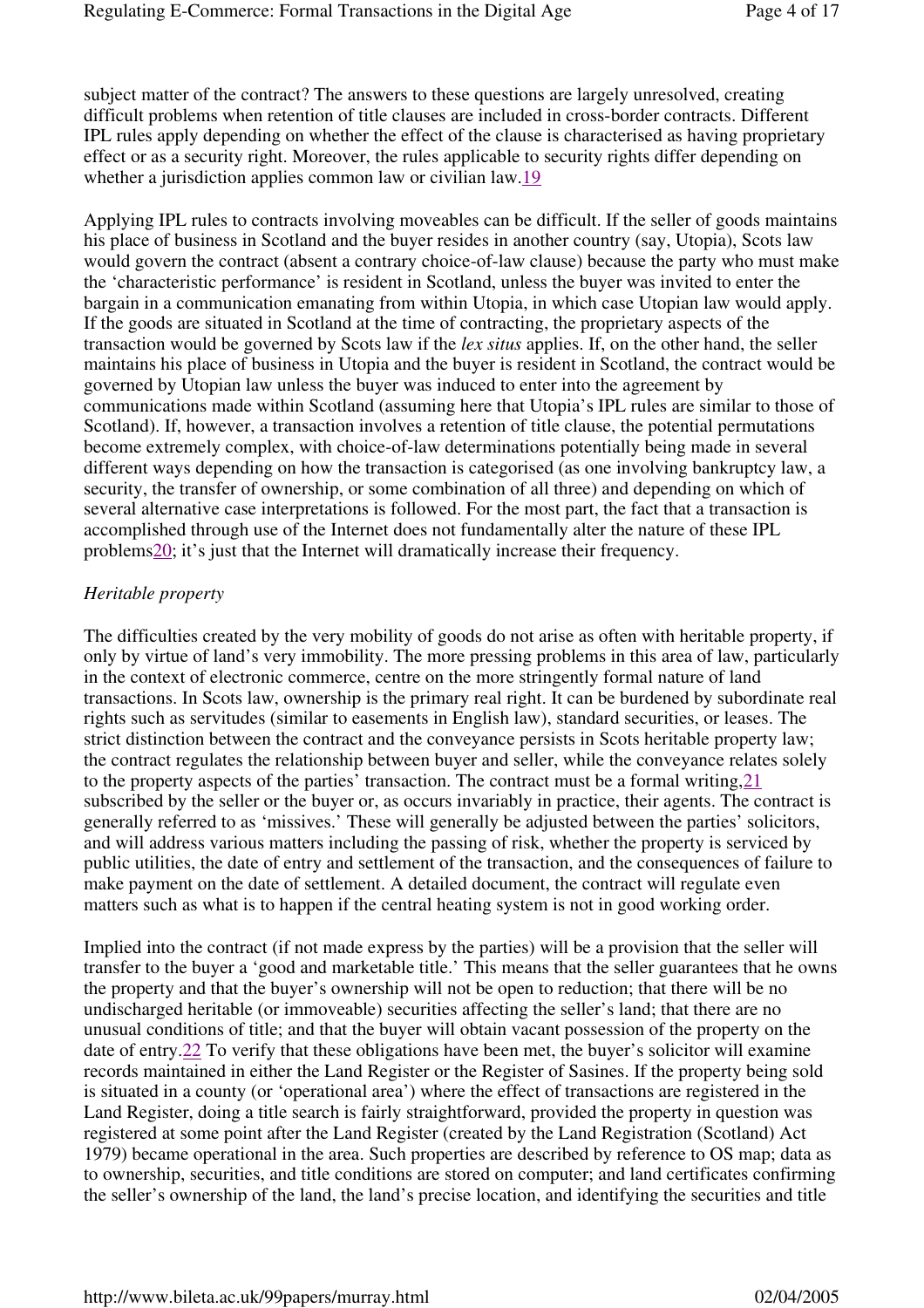conditions affecting the property are kept on record. Titles are guaranteed by a state indemnity fund. For transactions involving property not registered in the Land Register (either because it is located outside the 'operational areas' or because it has not been sold since before the Land Register was established), the process is more difficult. The buyer's solicitor would need to check through an old bundle of title deeds, copies of which are maintained at the Register of Sasines, a register where deeds have been recorded since 1617. The solicitor must check the ownership position for the last ten years (the prescription period in Scotland) to be satisfied as to ownership, as well as a privately prepared search to identify whether there are any undischarged securities. He or she will also need to check the old title deeds to identify the conditions which affect the property.

If missives are completed to the satisfaction of both parties, the transaction moves to the conveyance stage, which itself be divided into three steps: preparation and execution of the deed; delivery of the deed; and registration of the deed. There is no prescribed statutory style for the conveyance (commonly called a 'disposition'), and the draft will be adjusted by the parties' solicitors. The disposition will narrate that the seller is the granter of the deed; whether or not the seller is the current owner, and if not how he or she is linked to the last recorded or registered owner; identify the grantee; describe the property; list any real burdens; include a statement as to the date of entry; and grant warrandice (the disposition's equivalent to the guarantee of good and marketable title contained in the missives). The most important provision is the dispositive clause appearing near the beginning of the deed stating that the seller 'hereby dispones to' the buyer the property described. Before the deed can be registered in either the Sasine or Land Register, it must be formally signed and must be self-proving. This means that the signature of natural persons must be witnessed, and that detailed rules prescribed for juristic persons must be followed.23

The disposition will be delivered to the buyer or, more likely, the buyer's solicitor on the date of settlement. Generally this will be the day on which the buyer can obtain vacant possession of the property and move in. In exchange, the buyer will deliver the purchase price, usually either by electronic transfer, typically from the buyer's solicitor's client account, or by cheque from the buyer's solicitors in favour of the seller's solicitors. When the disposition is received, the buyer's solicitor will ensure that the requisite stamp duty is paid and present the disposition for recording or registration in the appropriate property register. Before a disposition will be accepted, registry officials ensure that it meets the requirements for formal validity and that all necessary operative clauses are contained in the deed. If the deed is not valid the deed will be returned to the party that presented it. Ownership of the land does not transfer until the disposition is recorded or registered in the Sasine or Land Register.24 Thus, there is usually a gap between the time the buyer's solicitor receives the disposition and the formal transfer of ownership. During this time the seller may (fraudulently) sell the land to a third party, and the third party, if acting in good faith, would obtain ownership if he registered his title before the buyer. Alternatively, the seller could grant a security after delivery of the disposition but before registration which could burden the property. As there is no convenient way to prevent these gaps under the current system,25 it is common practice for the seller's solicitor to deliver a 'letter of obligation' to the buyer's solicitor upon settling a transaction.26 This is an undertaking by the seller's solicitor that if the disposition in favour of the buyer is registered within a specified time period then a clear title is guaranteed.

International private law issues could arise when parties residing outside Scotland agree to transfer land situated in Scotland. Under Scots law, land and permanent structures attached to it are classified as immoveable property,27 as are standard securities over the land.28 At common law, the proper law for a contract for the sale of land was generally that of the *lex situs*,29 a position that largely survives under the Rome Convention. 30 However, the parties are free to agree that the law of another jurisdiction will control interpretation of the contract.31 This autonomy does not exist in connection with the conveyance, however. The law governing all aspects of the conveyance, including the capacity to transfer, the formalities of the conveyance, and the essential validity of the conveyance, is that of the *lex situs*.32 The priority of the law of the situs is explained by Cheshire and North: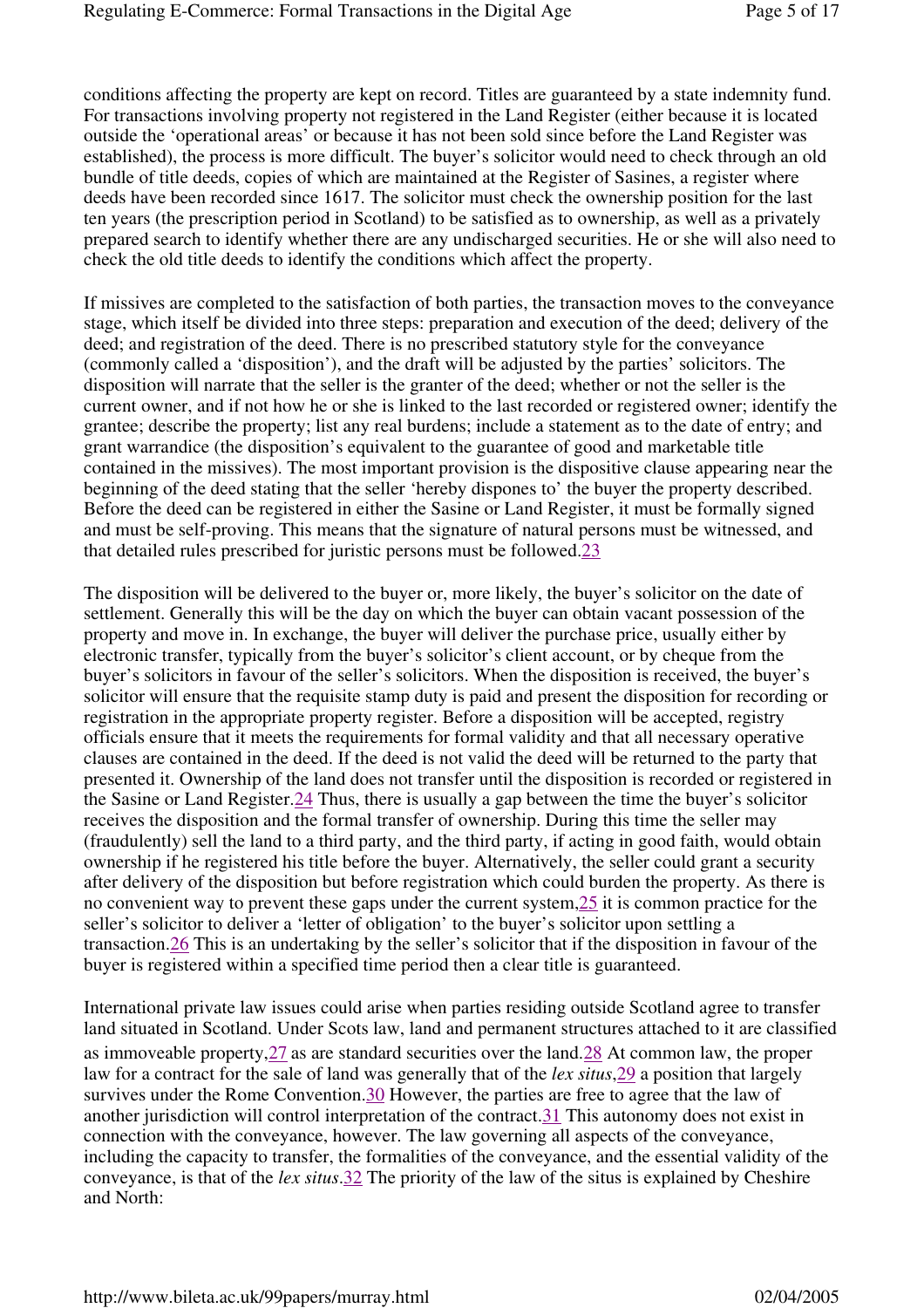'[O]nly the law of the situs can control the way in which land, which constitutes part of the situs itself, is transferred. So uniformity with the law of the situs is necessary in terms of effectiveness and justifies a court applying that … law.'33

Accordingly, the international element in land transfers is less significant than it is in transactions involving moveables. This fact is significant in evaluating the various reform proposals designed to facilitate electronic commerce.

## **Regulating Electronic Commerce**

#### *The Proposed European E-Commerce Directive*

At the heart of policy in the European Union is the drive for harmonisation of national laws to allow the creation and development of a single European market in goods and services as required by the Treaty of Rome.34 Recently, the European Commission has focused on the potential of electronic commerce. Since the publication in 1997 of the Commission's Communication on Electronic Commerce,35 many European initiatives in e-commerce, including the Data Protection Directive,36 the draft Electronic Signatures Directive37 and the draft Electronic Commerce Directive,38 have been promulgated.

The draft Electronic Commerce Directive is the one which meets, head on, the issue of regulating ecommerce within the European Union. As discussed in the introduction, there are two options open to legislators when deciding how to regulate a completely new technology such as the Internet: they may, by analogy, apply rules governing well-known forms of exchange to the new medium as best they can, or they can return to first principles and apply them to new technologies in a manner not necessarily contemplated by existing rules.39 The Commission has taken the former approach. Set with an impossibly short deadline of the year 2000 to 'create a coherent European legal framework'40 for electronic commerce, it is perhaps unsurprising the Commission has gone this direction. Even those involved in systematic restatements of principles admit the process is a major transition which 'will not be completed for quite some time.'41

The effective provision of the proposed directive is Article 3. This provides that each member state shall apply its national laws to a 'service provider' established within their territory. A service provider is defined as 'any natural or legal person providing an information society service,' which is 'any service normally provided for remuneration at a distance, by electronic means and at the individual request of a recipient of services.'42 When is a service provider established within a particular jurisdiction? According to Article 2, the question is not one of location of technology, marketing, or even the provider's domain address, but rather the provider's base of economic activity. Thus, if a company operates a site on a German server which offers to sell mobile telephones to customers on the European mainland, but maintains its head office in Edinburgh, the content of the German-based site will be regulated by the laws of Scotland. This means the company may offer price discounts outlawed in Germany to potential German customers from a German based website as Scots law allows such offers.

The draft directive gives some protections to both providers of electronic commerce43 and their customers.44 Particularly important is Article 5, which provides that certain information must be available to the user of any information service, including the name and address of the service provider,45 a method of instant contact with the service provider such as their e-mail address, any trade mark information, and if necessary details of any authorisation scheme covering the service provider. This requirement is designed to allow the customer to identify and contact the service provider, who can then provide all relevant details of the regulatory regimes governing the content of the webpage and, in many cases, an indication of the effective law covering the content of the site.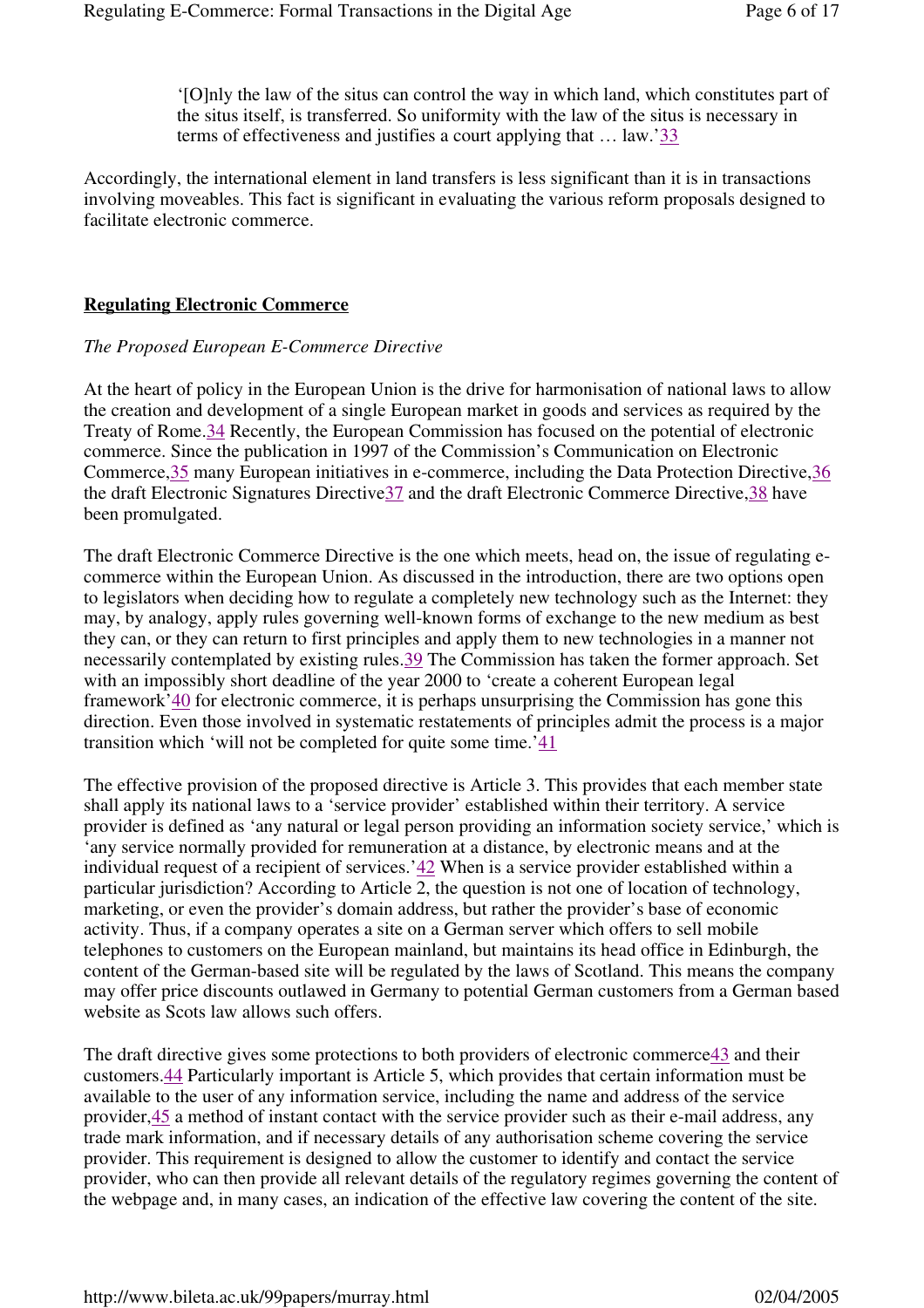One notable absence from the list of required information is a statement as to where the service provider is established. This seems to reflect an assumption that the country of establishment is less important than the fact they are regulated by the terms of the directive, since the directive, and later the jurisprudence of the Court of Justice, will harmonise the law governing electronic commerce in member states. In essence, establishment merely creates a jurisdictional framework allowing users of the Internet to enforce the provisions of the directive (and national and European laws) without having to establish the jurisdiction of the court through the use of private international law.

While Articles 5 is designed to improve regulation by making it easier to raise enforcement proceedings, other provisions are designed to ensure harmonisation across the member states. Articles 9 and 11 address the formationof electronic contracts and Articles 12-15 offer protections to intermediaries. In devising these provisions little effort was made to accommodate the unique qualities of the Internet, by reconsidering the principles underlying rules applicable in other spheres and assessing them without preconceptions gained from the ways that traditional marketplaces have worked. The approach adopted assumes the persistence of the effects the physical borders of nationstates have on regulatory schemes in the realm of cyberspace and attempts to harmonise the rules applied within those physical borders. In other words, this approach creates artificial virtual borders in cyberspace and then ensures free movement of goods and services across those borders by harmonising the way in which each member state regulates transactions entered into over the Internet. The irony of a body whose function is to remove borders and barriers where they find them constructing artificial borders in the only truly international medium should not be lost.

## *The UNCITRAL Model Law on Electronic Commerce*

The regulation of e-commerce is an issue which extends far beyond the bounds of the European Union. The European Union finds itself in the happy position of dealing with issues with which it is familiar: the breaking down of barriers to free movement between states. Other organisations are also familiar with the cross-border problems raised by Internet communications. The United Nations, for example, is used to dealing with issues of trade protectionism, brokering deals to ensure continued international trade in the face of sometimes fierce pressures to close borders.46 Like the European Union, the United Nations recognised that differing national provisions relating to electronic commerce can cause partitioning of the market and barriers to entry.47

To meet this problem, UNCITRAL prepared a model law on electronic commerce which was adopted by a UN general resolution on 16 December 1996. As a model law, rather than a directive to member states, the UNCITRAL provisions vary greatly from their European cousin. Whereas the draft EU directive sets out detailed rules regarding domicile of service providers and provides a framework for regulation of e-commerce, the UNCITRAL document is a permissive document rather than a regulatory one. The model law provides that for those countries which adopt its provisions, electronic communications shall be given equivalent legal effect to paper-based communications.48 The model law then goes on to create specific equality for electronic communications in the requirements of writing, signatures, and formation of contract.49 Like the proposed European Directive though, the model law does little more than take current rules and apply them to electronic communications. We see phrases such as: '[w]here the law requires information to be in writing, that requirement is met by a data message...'50 and '[w]here the law requires that certain documents, records or information be retained, that requirement is met by retaining data messages...'.51 The model law, like the draft directive, merely permits electronic communications to complement existing modes of worldwide commercial activity, rather than tap the potential of electronic commerce by developing a new system of regulation that could respond more flexibly to new and unanticipated practices that might emerge with technological advances.

Again, it is easy to be overly critical of the designers of this document, who in fact did an excellent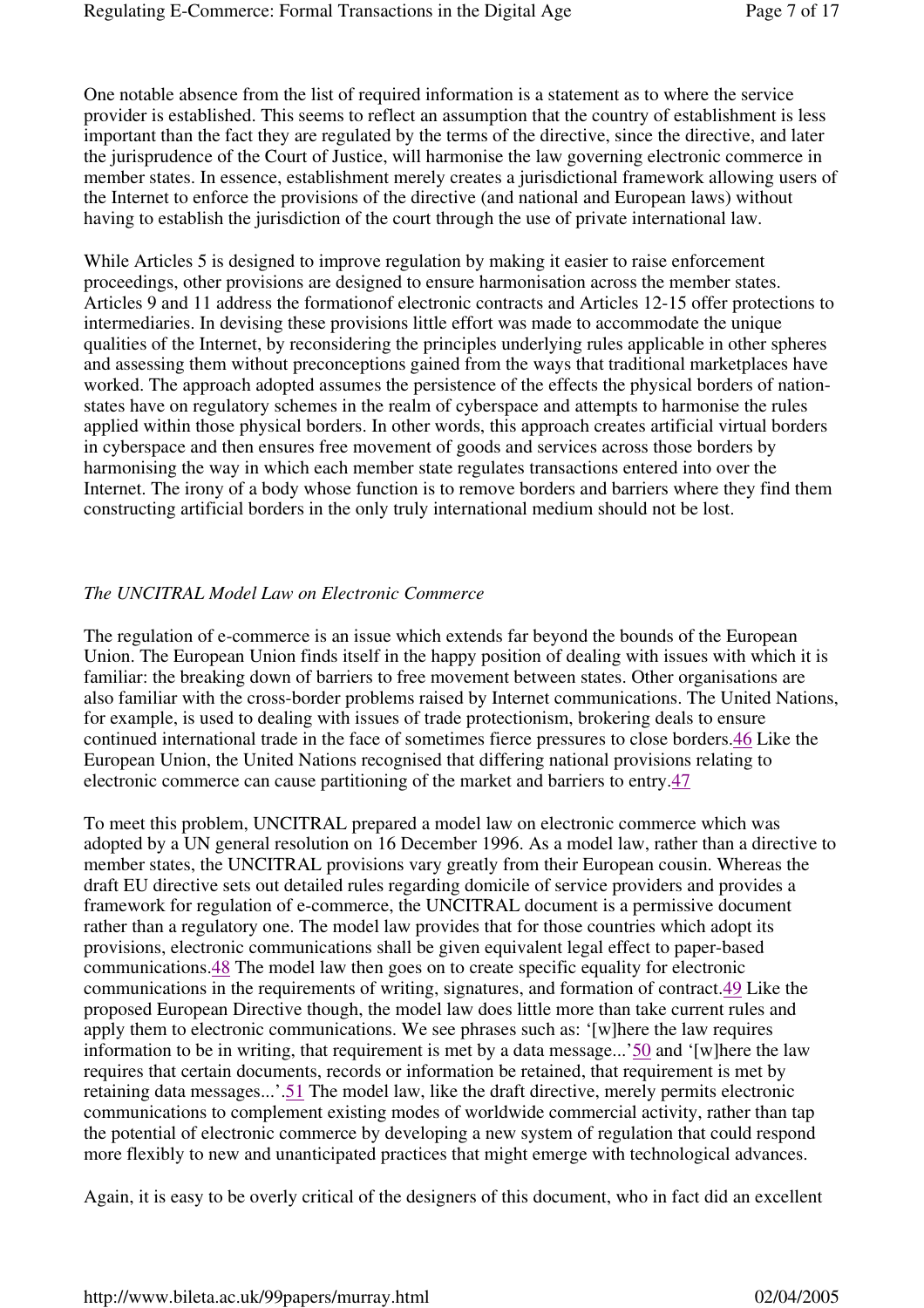job. It is just that the task they were charged with was an almost impossible one. At a time when electronic commerce in the developed world was in its infancy they were asked to prepare a model system which could be implemented not only in developed western nations, but which could be of utility to all members of the United Nations including those for which electronic commerce still reflects the use of the fax machine or the telex. It would have been unworkable, at an international level, for UNCITRAL to develop a new code specifically developed to take advantage of the potential offered by Internet communications.

Like their counterparts in the European Commission, UNCITRAL were required to produce an effective framework in a short period of time. Faced with different levels of technology and widely varying legal frameworks throughout the world, they took the only possible option open to them. With wholesale redrafting of national legislation impractical, they made use of the 'functional equivalent approach' to prepare a model law that could be easily incorporated into any legal system whatever their jurisprudence and level of technology. This involved identification of role played by the object they hoped to mirror (for instance, the role of written documentation in commercial transactions), examination of how such a role may be fulfilled by the use of 'equivalent technology'(such as e-mail, fax, telex or computer networks), and substituting the equivalent where appropriate. Thus, to use the example given by UNCITRAL, an electronic document can fulfil the following requirements of a paper based document: to provide a legible document, to provide an unaltered record, allow reproduction of the document, allow authentication by means of a signature, and to provide a document for public record.52In all these cases the electronic document may be functionally the equivalent of a paper document and therefore within the terms of the model law the electronic document should 'not be denied legal effect . . . solely on the grounds that it is in the form of a data message'.53

Due to all these constraints, UNCITRAL were unable to develop a system of electronic commerce based upon substantive principles. As the European Commission was to do two years later, UNCITRAL were forced to attempt to apply existing rules to new technologies. Electronic Communications, and in turn e-commerce itself, were designed as the functional equivalent of their 'real world' counterparts. Electronic transactions were simply the 'functional equivalent' of distance trading.

#### *The DTI White Paper*

Many national governments are also reviewing their domestic legislation in light of developing ecommerce. The UK government, for example, has recognised the potential value to the UK economy of information services and has set out a framework for exploiting and regulating that market in the 1998 Competitiveness White Paper, 'Our Competitive Future: Building the Knowledge Driven Economy'.54 Chapter four of the paper sets out the governments proposed regulatory amendments which, they hope, will lead to a more competitive UK in the virtual marketplace. The paper features many radical proposals, including an Intellectual Property Rights Action Plan that would introduce a worldwide system for electronic trading in IPRs; a proposal to modernise company law to ensure 'we have confidence that the system will promote competitiveness in the next century'; and a major reform of telecommunications regulations. The most important aspect of the white paper is, though, the announcement of an Electronic Commerce Bill.55

The white paper sets out some of the policies behind the Bill. We are told the Bill is to 'build trust in electronic commerce' by allaying fears that personal information sent over the Internet is open to abuse, a goal to be achieved through a voluntary licensing scheme for those providing secure message services.56 Another proposal provides for a code of conduct which will allow exponents of 'best practice'57 to display a digital hallmark and will provide for an on-line redress procedure. These voluntary schemes reflect the government's stated aim that self-regulation is to be preferred to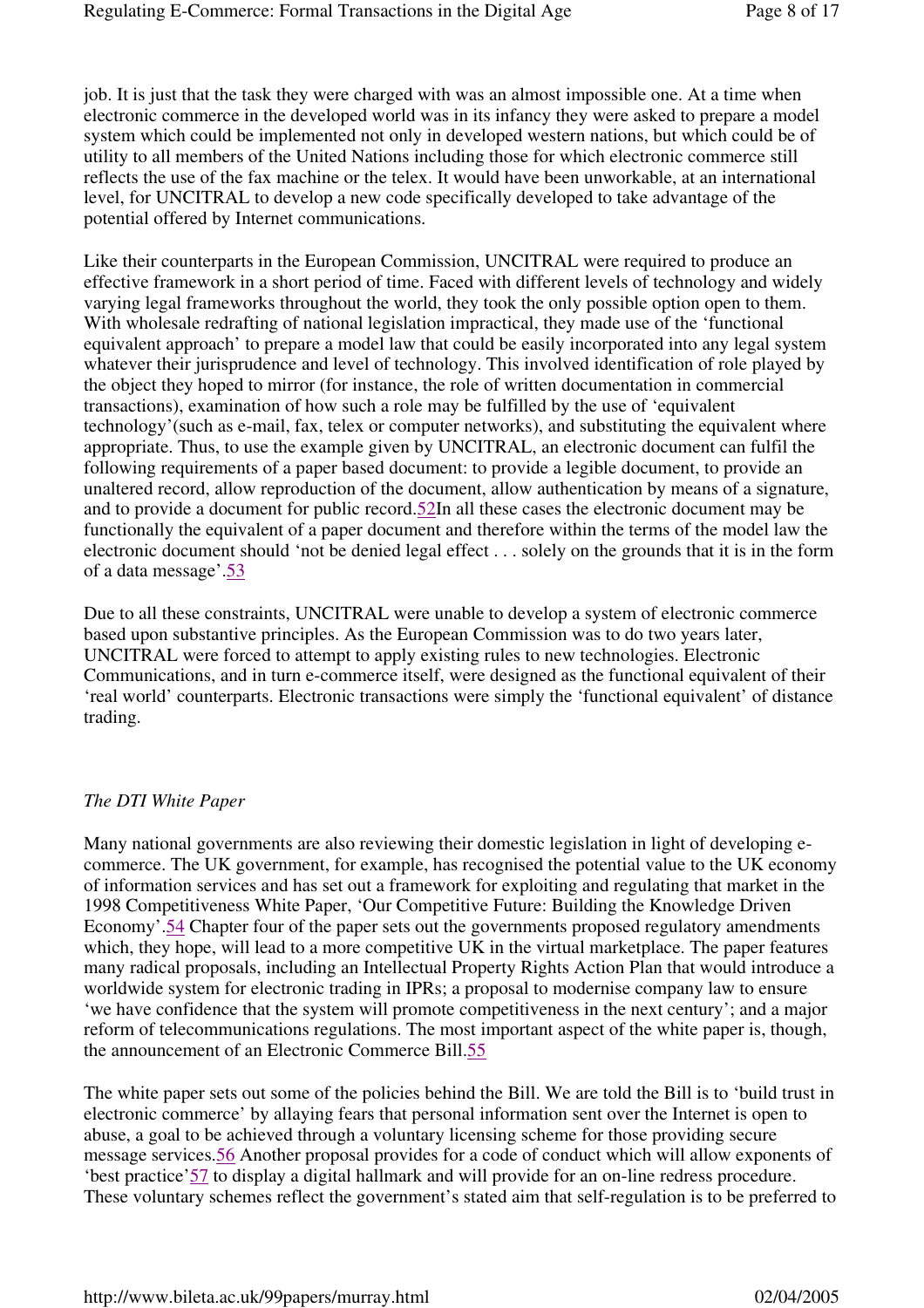mandatory legislation. The white paper does, though, give clues as to the areas of e-commerce in which the government will legislate. The government will attempt to remove obstacles to electronic commerce, in particular those 'aspects of existing law [which] discriminate against electronic documents, and the legal validly of electronic signatures.'58 In practice, this proposal appears to do little more than enact the provisions of the UNCITRAL model law. On the cross-border aspects of ecommerce the white paper simply refers to the UK's 'leading' role in European initiatives.

Although obviously not a full treatment of the UK's regulatory blueprint for electronic commerce the treatment in the white paper suggests a twofold approach: (1) enact the provisions of the UNCITRAL model law and EU Directives and (2) provide for the industry a self-regulatory regime. Mr. Blair says in his foreword that '[t]he government must promote competition, stimulating enterprise, flexibility and innovation by opening markets.'59 The opportunity for the UK to play a leading role in international e-commerce is at hand. The approach proposed, though, is largely reactive, following the pattern laid out in the UNCITRAL model law. This approach may be contrasted with the proactive and innovative proposals for electronic transfers of land in both the Registers of Scotland and Her Majesty's Land Register at the moment. Proactive reforms offer the opportunity to open new markets, reactive regulations merely bolster traditional ones. Could the Ecommerce Bill be drafted with reference to proposed reforms in relation to the transfer of land?

#### **Electronic Transfers of Land**60

Computer technology is carrying every area of life into the 'digital age'. As can clearly be seen with current proposals to regulate electronic commerce, the law is struggling to keep pace with changes in society. The electronic revolution has been one of the fastest and most complete changes to the way we conduct our everyday lives. It is not just the provision of goods and services that has been effected by this revolution. For the first time in over 100 years real property lawyers are being asked to consider the methods of transfer of land. Not since the requirement of 'taking sasine' was abolished in 1858 have Scots property lawyers had to consider the methods of transfer of heritable property,61 until now.

Throughout the world, the issue of electronic transfer of land is being considered. In Canada, the province of Ontario is leading the way in introducing a test system of automated registration. Ontario has planned for such a system for quite some time. The Land Registration Reform Act of 1990 provided that land may be designated by regulation of the Lieutenant Governor as land which may be registered in electronic format. The original timetable was for the introduction of electronic registration in a trial county in Spring 1998, with the rest of the province gradually being added to the system. The system put in place (the Teraview system) had some initial setbacks. The system uses bespoke software, and despite early consultation with the Law Society of Ontario the producers of the system62 found that it did not meet the demands of conveyancers. This setback put the timetable back by about one year, but the system is now being put through field trials and potentially full automation of the Ontario land transfer system will be in place by early in the new millennium.63

If the Ontario experiment proves successful it will be at the vanguard of changes around the world. Within Canada itself the Province of New Brunswick is considering electronic presentment of land transfer documents, while in the antipodes several Australian territories as well as New Zealand are considering or have implemented systems. In Australia, Tasmania has made provision for the electronic presentment of priority notices, caveats, and plans, and proposals are in hand for the electronic registration of title. Western Australia has put in place the foundations for electronic transfer of land through its 'Electronic Advice of Sale' system, a system which allows for a single search of all the relevant charges registers on a transfer of land, and Queensland already provides for electronic lodgement of scanned documents. Although the Queensland system is quick and easy to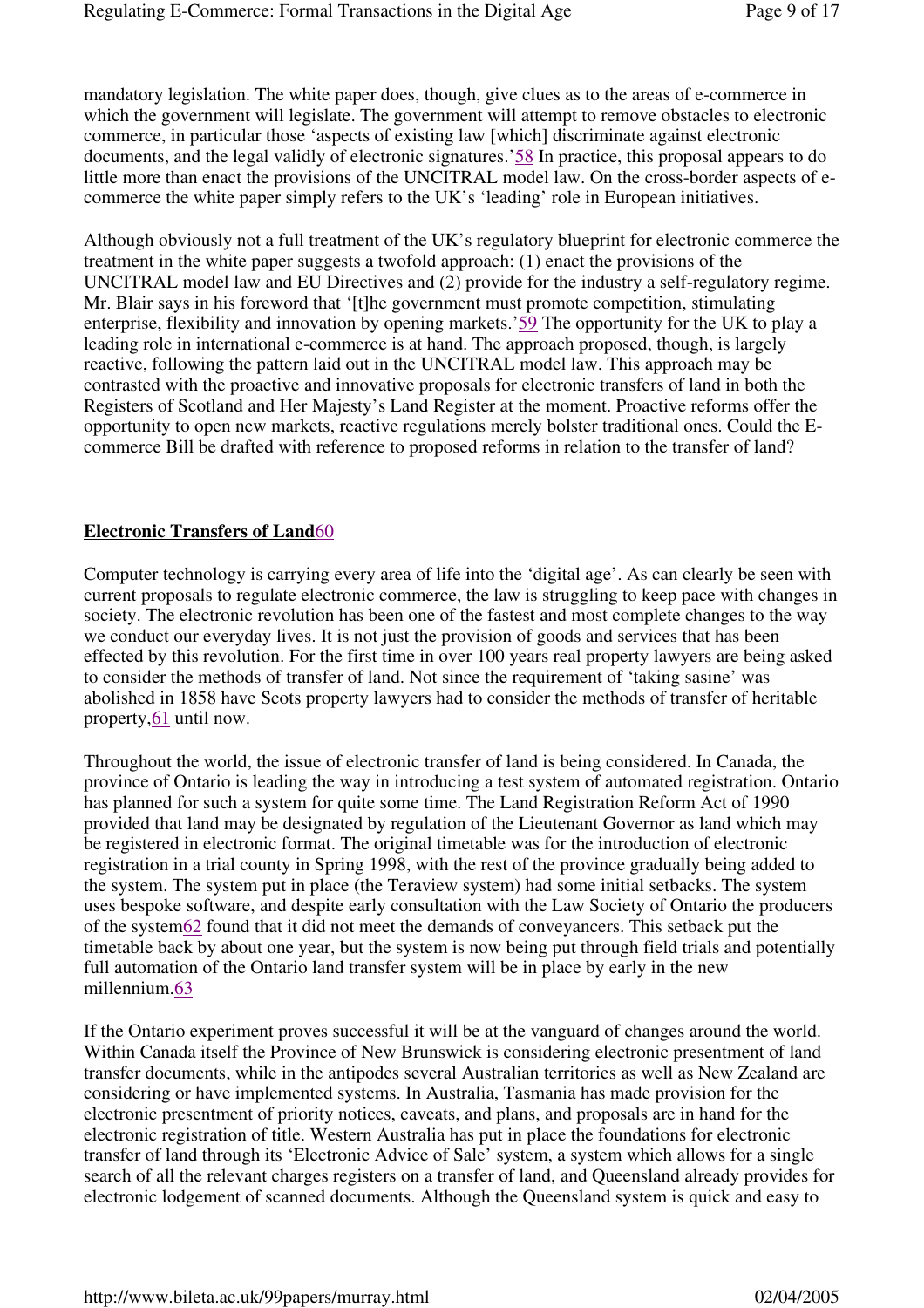put in place and although it requires minimal legislative provisions it should not be seen as true automated registration of title. It is rather a system which alleviates the burden of the postal service and speeds presentment. Electronic presentment of scanned documents though is simply new wine in old bottles, the use of technology to do a current task. True automated registration is more akin to the Ontario system: the use of new technology in an inventive and proactive way to deal with administrative tasks. This is the approach proposed in Scotland, and it is this which we now examine.

#### *The Scottish Proposals*

While the framework for electronic registration has been in place for a considerable time in Ontario, in the UK enabling legislation is required before electronic transfers can take place.64 The most well-considered proposals relating the electronic transfer of land come from Scotland, where a research report carried out by Ian Burdon, a legal adviser with the Registers of Scotland Executive Agency (RoS), has recently been published. This report is entitled 'Automated Registration of Title to Land,' a somewhat modest title given the eventual aim of the RoS. The RoS proposes to introduce into Scotland a completely automated system for the transfer of land. The proposals could see the entire transaction from initial offer to final registration carried out electronically. This would be a great advance on the current paper system. Moreover, unlike most proposals concerning electronic commerce, the RoS proposals are truly proactive. They do not apply current rules to new technology; they apply new technology to first principles.

The first stage of the new Scottish system (which does not require enabling legislation) is due to come online in April 1999. This is the introduction of an online database of all registers documents from the 1870s to the present day, which will be publicly accessible via userid and password.65 This will allow all normal searches required for a property transaction to be carried out remotely by solicitors with the option of printing results with a RoS watermark from a local printer. This new system, called Registers Online, makes use of browser technology. This means any office, or for that matter home, with an Internet connection can make use of the service once they have registered; there is no requirement for additional software or training. Costs will be kept to a minimum as users will only have to pay the standard search cost for access to the register.66 The entire system is protected by firewalls at key stages and will allow access to all RoS registers—the Land Register, the Sasine Register and the Register of Inhibitions and Adjudications. The RoS hope this is just the start of the process. Proposals put forward by Burdon would see this system expanded to allow a fully automated system of land transfer.

The experience of Canada suggests that there are two primary options for automating land transfers. One option is the Quennsland system, which uses imaging technologies such as scanners and optical character recognition software to electronically replicate a written or printed document, allowing this document to be electronically lodged. Although being the easiest system to implement, it adds little of value to the current transfer system. This option was dismissed by Burdon: '[i]t is cleaner and simpler and considerably more efficient to remove the paper altogether and provide an electronic document to be transmitted.'67 Burdon, and the RoS, prefer the second option, the creation of a *sui generis* electronic document to be used for the transfer of land. This is Ontario's approach, and while it requires a greater initial investment it has, as Burdon points out, several advantages. Of particular importance, it eliminates disputes over whether a document is the 'original,' as there is only one 'document' in a digitised system, and it meets the problem of authentication, which may be achieved using tried and tested data encryption and digital signature techniques.68 The introduction of a *sui generis* system is, by definition, different from what went before, and this is certainly true of the RoS proposals. The current Scottish system of conveyancing is a paper driven system with authentication, and indications of consent being drawn from the attachment of signatures to paper documents. Indeed, the Sasine register itself is not a register of land, but merely a depository of documents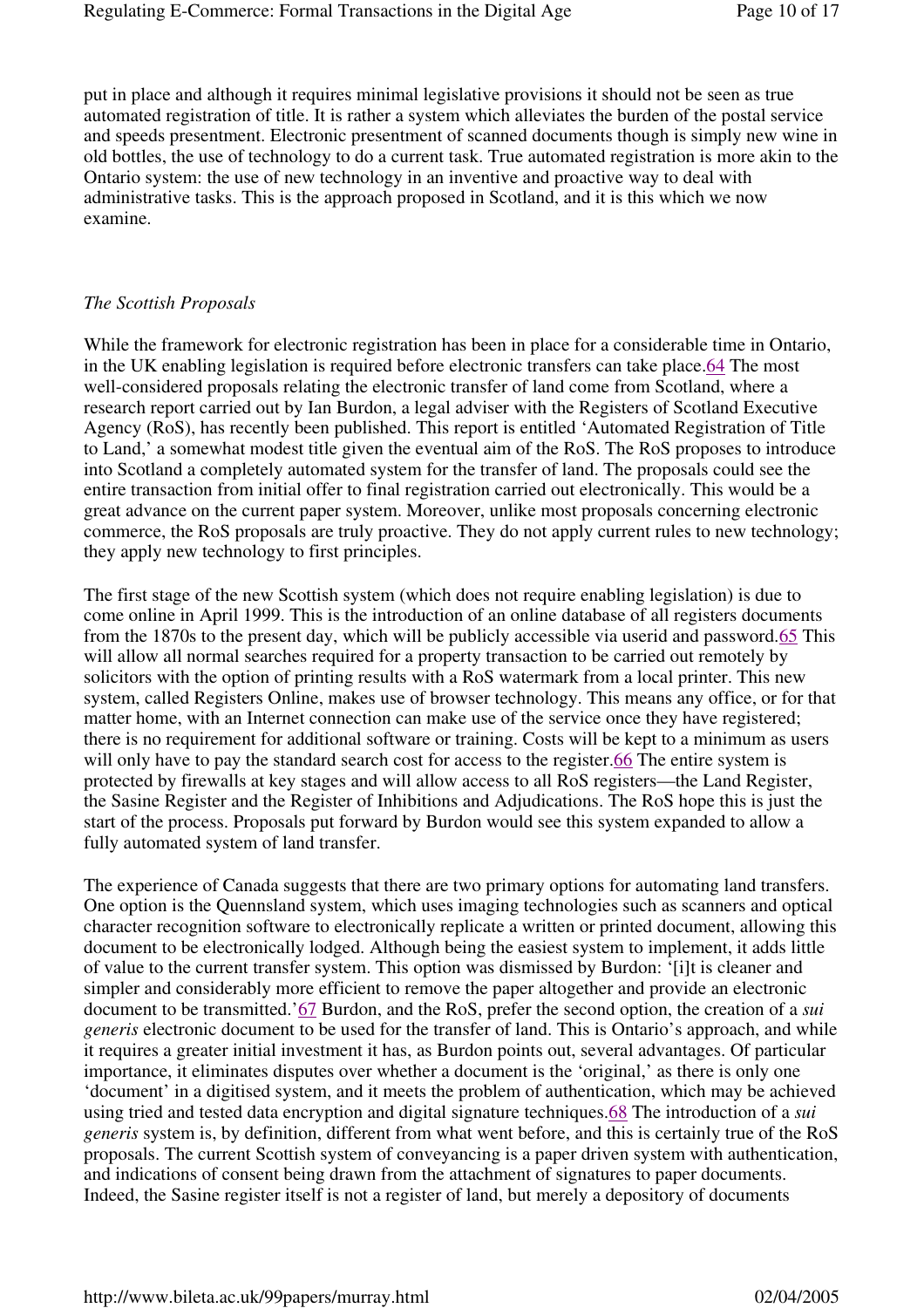which reflect ownership or other rights in land.

The proposal to move to a new, paperless system is bold, and for this the RoS should be applauded. There are, though, many practical problems which will have to be addressed before such a system may be introduced. The first, and most obvious, is how you obtain verification of consent and identification of the parties without a physical signature. There are several various options. One may be the use of individual smart cards which could be read by a computer terminal adding an electronic signature at the end of the document. The use of individual smart cards in the near future is unlikely, though, as civil libertarians fear they may be used to track people's movements and transactions without their knowledge or consent. Another option is the use of 'Penop' software which allows for a digital rendition of a physical signature to be added to a document. This falls into the trap of merely replicating the rules of the physical in the digital. If you are to have a *sui generis* document, why compromise its effectiveness by having it replicate existing (and not entirely satisfactory) practices in the physical world? The solution suggested by Burdon is to make use of traditional digital signatures. These are better suited to digital documents and probably provide a higher degree of security than traditional physical signatures. The problem with using digital signatures is that they make use of public key encryption systems. Each digital signatory requires possession of a private key to allow encryption of the signature block. Obviously not all buyers or sellers of property will have such a key; indeed, a high percentage may not even possess a keyboard, much less a private key to a dual key system.

How then can the system be made to work? It is at this point that Burdon and his employers at the Registers show true lateral thinking. Instead of thinking within the traditional box of real world rules, as appears to be happening in the field of e-commerce, they return to the principles of the transaction in question, the passing of title, and seek a different path to the same end result. Burdon at this point identifies a hidden check in the system, something he calls the 'notarial effect.'69 He argues that the system contains an in-built check against frauds by requiring lawyers (or certified conveyancers) to prepare conveyancing deeds on behalf of their clients. He suggests this check is effective as the state is entitled to assume lawyers are trustworthy and will not promote their client's interests at the expense of deceit of fraud. The argument that this in and of itself is an effective check against fraud is not particularly strong. Individuals are entitled to carry out their own conveyancing, and with the exception of money laundering regulations, solicitors are not expected to enquire into a client's background. That aside though, the solicitor plays a vital role in the land transfer process and Burdon uses this to suggest notarial transfers of land where the documents involved would be digitally signed by the parties' solicitors on their behalf and then presented for registration.70 A system of notarial execution, although common in Europe, is alien to the modern UK legal system. The proposals of the RoS, though, are not constrained by the historical development of land law. They look to the future rather than the past, taking a proactive approach that takes full advantage of new technologies, ultimately proposing a system that provides for true 'automation, not manumation'.71 In the words of Ian Burdon, 'the paper document was an extremely valuable tool for the transfer of land, but it has had its day. It is now time to move on.'72

## **Conclusion: Can Commercial Lawyers Learn from the Experience of Property Lawyers?**

Professor George L. Gretton has observed that '[s]pecific rules are ordinary keys; principles are master keys; the theoretical is therefore often the most practical.' These are words that the RoS seemingly have taken to heart. In devising a proposal for automating land transfers, they have not simply tried to replicate rules that have long governed conveyancing in Scotland, but rather looked beneath the rules in order to identify the fundamental principles that underlie them, and looked afresh at how those principles could be best served in the entirely different realm of cyberspace. This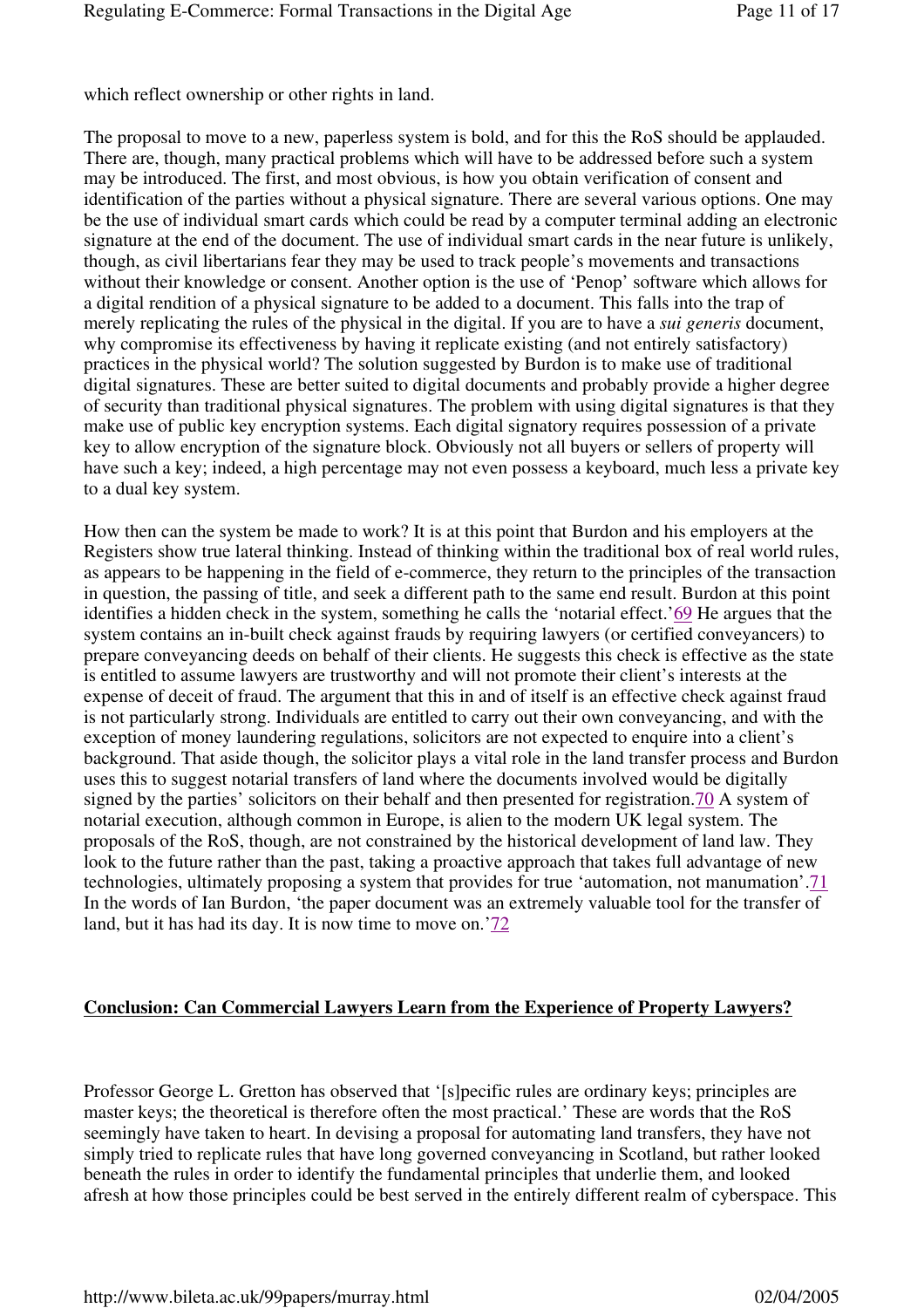approach contrasts with that of the various organisations attempting to reform electronic commerce, who have largely engaged in a process of picking out the best rules without engaging in a deeper consideration of principle that might render *sui generis* rules that would take fuller advantage of the potential of computer-based communications systems.

This turn of events seems to contradict traditional stereotypes, which paint commercial lawyers as dynamic, forward thinking and flexible and property lawyers as conservative, traditional, nonadaptive and even dusty.73 Have commercial lawyers—the members of the legal profession usually thought to adapt most quickly to change and the quickest to exploit an opportunity—been left at the starting gate by their dusty conveyancing counterparts? The answer must surely be no. For a start noone could accuse commercial lawyers of being left at the starting gate given the number of conferences, summits and proposed regulations undertaken thus far. Further, the current economic value of electronic commerce illustrates how the technology is being exploited by industry, and their advisers. Due to their haste to have a functioning system in place as soon as possible, however, have commercial lawyers fallen into the same trap as the Queensland Executive in choosing the simplest system rather than the one best suited to the technology? While this is possible, we suggest there is a more fundamental barrier to applying the same sort of far-reaching vision demonstrated by the RoS to e-commerce regulation. This barrier is the complexities of the IPL problems discussed in Part II of this paper.

The one complicating factor of which commercial lawyers must take account yet does not seriously affect their property law counterparts are choice-of-law issues. The problem with moveable property is well, it is moveable. Its very portability creates problems. Who has jurisdiction over disputes? Whose law applies? Every effort to provide form to the regulation of e-commerce is hamstrung by the requirement of international co-operation. As so much electronic commerce is cross-border, innovations at the national level are of limited effect. Real property, on the other hand, is immoveable, and is regulated by its *lex situs*, the law of its location. Individual nations may freely legislate for their own real property without concerning their neighbours or anyone else. Perversely the very intransigence of real property is its greatest flexibility. Without the need to obtain international co-operation property lawyers have been able to achieve greater momentum in their movement to reform traditional laws. The conclusion would appear to be that if the international community could achieve such a degree of momentum in the field of moveable property and services, they may then learn something from the achievements of property lawyers, but without cooperation the development of e-commerce regulation will probably continue to mirror traditional rules rather than a development of principles.

\*Lecturer in Business Law, Department of Accounting, Finance and Law, University of Stirling. andrew.murray@stir.ac.uk

\*\*Lecturer in Business Law, Department of Accounting, Finance and Law, University of Stirling. D.W.Vick@stir.ac.uk

\*\*\*Solicitor and part-time tutor, Edinburgh Law School, University of Edinburgh. The views expressed in this paper are personal only.

<sup>1</sup> United Kingdom Department of Trade and Industry, 'Our Competitive Future: Building the Knowledge Driven Economy' (1998) at para. 4.14. Available from www.dti.gov.uk/comp/competitive.

 $2$  In addition to national provisions there are a plethora of Internet specific regulations imposed on Internet users via contractual agreements with service providers and other regulatory agencies. Examples include the InterNIC Domain Name Dispute Policy (Revision 03)—soon to be supplemented by the ICANN Conflict of Interest Policy and the NOMINET UK Rules for the .uk domain and sub-domains (Issue 2).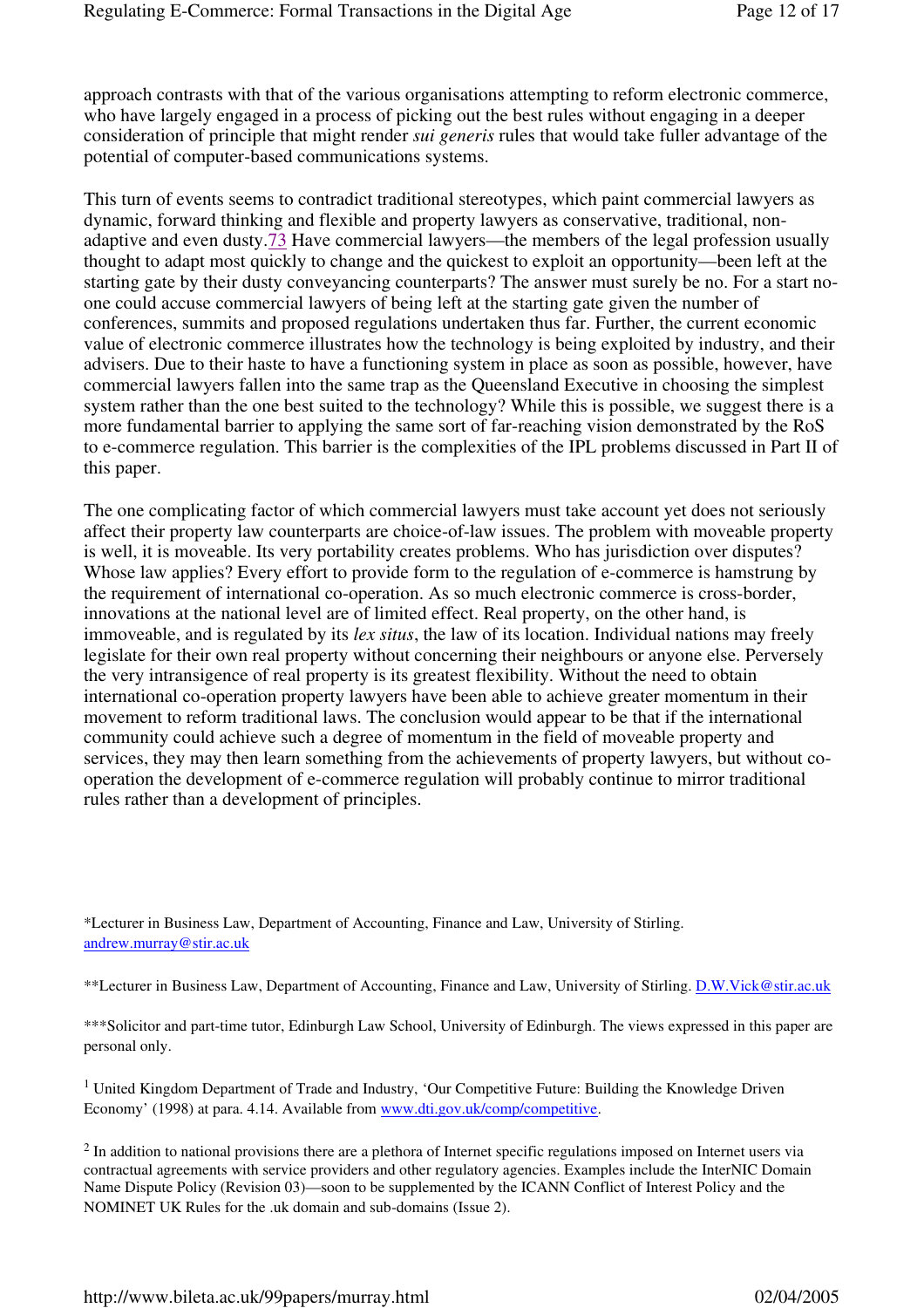<sup>3</sup> See, e.g., National Conference of Commissioners on Uniform State Laws, Uniform Commercial Code (U.C.C.) Article 2B: Software Contracts and Licenses of Information (1 February 1999 Draft), available at

http://www.law.upenn.edu/library/ulc/ucc2b/2b299.htm;**National Conference of Commissioners on Uniform State Laws, Uniform Electronic Transactions Act (29 January 1999 Draft), available at** http://www.law.upenn.edu/library/ulc/uecicta/eta199.htm; United Nations Commission on International Trade Law, Draft Uniform Rules on Electronic Signatures (23 November 1998), available at http://www.un.or.at/uncitral/english/sessions/wg\_ec/wp-79.htm; United Nations Commission on International Trade Law, UNCITRAL Model Law on Electronic Commerce (1996, amended 1998), available at http://www.un.or.at/uncitral/english/texts/electcom/ml-ec.htm; Commission of the European Communities, Proposal for a European Parliament and Council Directive on certain legal aspects of electronic commerce in the internal market, COM (18 November 1998) 586 final.

<sup>4</sup>The jurisdictional problems raised by the cross-border dissemination of Internet messages has attracted considerable commentary. See, e.g., David R. Johnson and David G. Post, 'Law and Borders—The Rise of Law in Cyberspace' (1996) 48 Stanford L. Rev. 1367; Lawrence Lessig, 'The Zones of Cyberspace' (1996) 48 Stanford L. Rev 1403; Henry H. Perritt, Jr., 'Jurisdiction in Cyberspace' (1996) 41 Villanova L. Rev. 1; Stephan Wilske and Teresa Schiller, 'International Jurisdiction in Cyberspace: Which States May Regulate the Internet?' (1997) 50 Fed. Comm. L.J. 118.

<sup>5</sup> This paper focuses on the law of Scotland, where real property is termed 'heritable property.' Both terms are used interchangeably in the course of this paper.

6 COM(98) 297 final, 13 May 1998.

7 Ian Burdon, *Automated Registration of Title to Land*, Registers of Scotland Executive Agency, 1998.

**8** See generally Reid, *The Law of Property in Scotland* (1996). The law of heritable property, in particular, has been largely unaffected by the English common law, with no recognition of concepts like equitable liens and beneficial or equitable ownership.

<sup>9</sup> Unless the parties by agreement choose an alternative system.

<sup>10</sup> Reid, *Property*, at para 609.

<sup>11</sup> See Sale of Goods Act 1979, ss 17-19.

<sup>12</sup> See Rome Convention, Arts. 8- 10. However, in determining the formal validity of a contract, Article 9 must be considered. The general rule is that if the parties to the sale were in different countries when their agreement was reached and the contract satisfies the formal requirements of one of those countries or of the country whose applicable law governs interpretation of the contract (as determined under the Convention), then the formal validity of the contract cannot be questioned. See Art. 9(2).

 $13$  Art. 3(1).

<sup>14</sup> The requirements of this Article has been subject to much consideration. See J Blaikie, 1983 SLT (News) 241 for a specifically Scottish examination; Jaffey (1984) 33 ICLQ 531; and P M North and J J Fawcett, *Cheshire and North's Private International Law* (12<sup>th</sup> edn) (1992) at pp. 490-493.

<sup>15</sup> See the Report on the Rome Convention by Professor Mario Giuliano and Professor Paul Lagarde (OJ 1980 No C282/1) at p. 20. The Giuliano Lagarde Report may be considered in interpretation of the Rome Convention. See the 1990 Act, s 3(3)(a).

<sup>16</sup> Art. 5(2). The law of the place where the consumer habitually resides also applies if the seller received the buyer's order in the country in which The buyer is habitually resident, or if the buyer, in a contract for sale of goods, travelled from the country in which he was habitually resident to another country to give his order, provided that the seller arranged for this journey with the purpose of inducing him to buy the goods.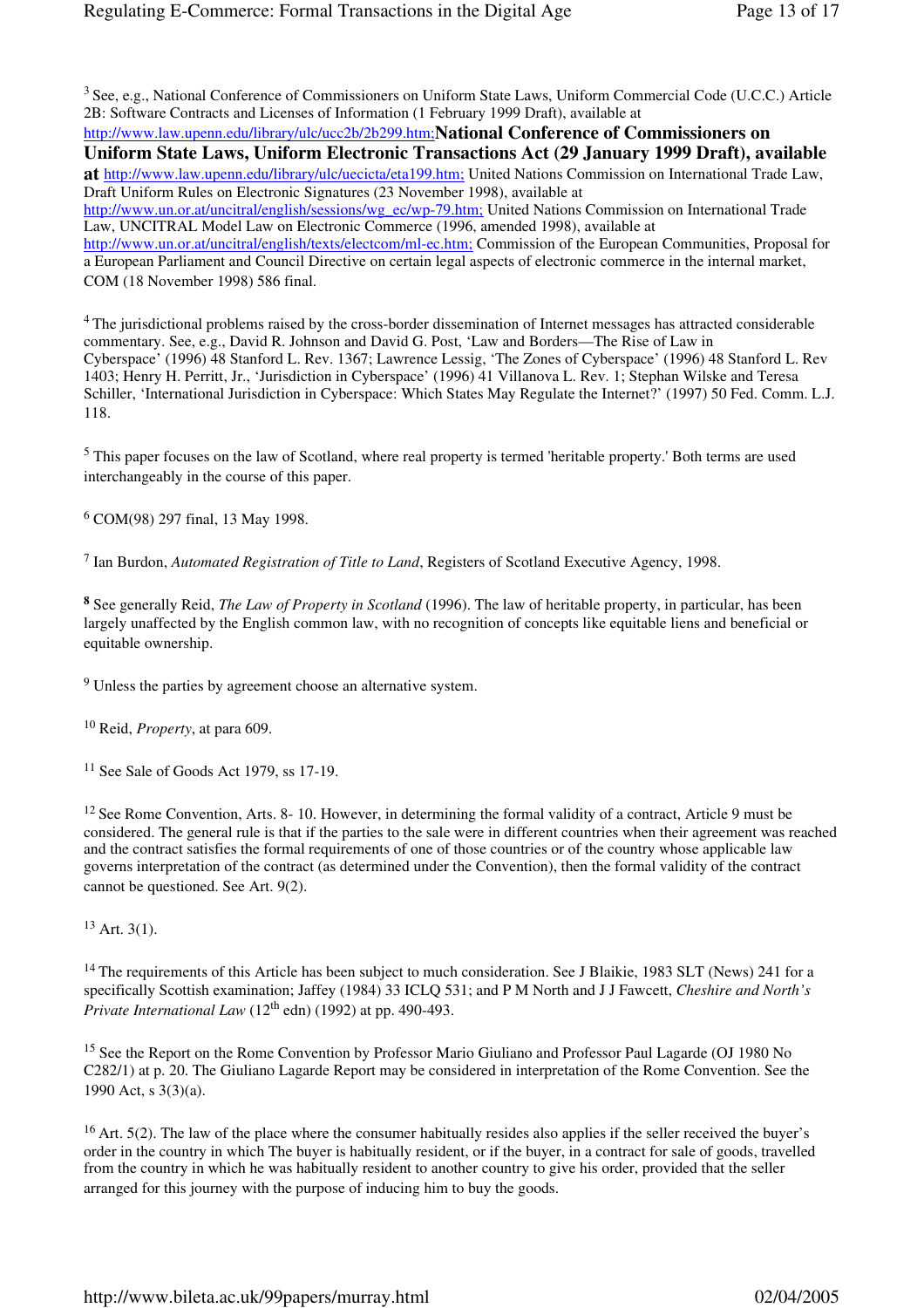<sup>17</sup> R D Leslie, *The Laws of Scotland Stair Memorial Encyclopaedia* Vol. 17, 'Private International Law', para 339.

<sup>18</sup> Though controversial, such clauses have been recognised as valid in Scots law. See *Armour v Thyssen Edelstahlwerke AG* 1990 SLT 891 (HL). For a discussion of the complicated backdrop to this case, see D L Carey Miller, *Corporeal Moveables in Scots law* (1991), at pp. 275 – 298. See also Reid, *Property* (1996) (A J Gamble) at paras 637 and 638. The complications these clauses cause when IPL issues arise are discussed in W J Stewart, 'Romalpa clauses: choosing the law' 1985 SLT (News) 149; see D P Sellar: 'Romalpa and receivables: choosing the law' 1985 SLT (News) 313; H Patrick 'Romalpa: the international dimension' 1986 SLT (News) 265, and 277; J S Ziegel, 'Conditional Sales and the Conflict of Laws' (1967) 45 Canadian Bar Rev 284; P M North, *General Course on Private International Law* (1990) 220 *Recueil des Cours* I, 3, at pp. 265-273; J C Gardner 'The *lex situs* in relation to a mortgage of chattels' 1934 SLT (News) 198; Cheshire and North at pp. 802ff.

<sup>19</sup> In civilian jurisdictions the basic rule is that effectiveness of security rights is determined by the current *situs*: see T J R Schilling: 'Some European decisions on non-possessory security rights in private international law' (1985) 34 ICLQ 87, at pp. 93ff. However, the rule differs in common law jurisdiction and the security right will be effective and recognised until displaced. See Dicey and Morris (L Collins (ed), *Dicey and Morris on the Conflict of laws* (12<sup>th</sup> ed) (1993) at pp. 970ff. The effectiveness of the clause can depend on whether there are statutory requirements to register the security interest: see P A Lalive: *The Transfer of Chattels in the Conflict of Laws: A Comparative Study* (1955) at pp. 169 –175 and 184ff; Dicey and Morris at pp. 972 –976; J L R Davis, 'Conditional Sales and Chattel Mortgages in the Conflict of Laws' (1964) 13 ICLQ 53, at pp. 61ff and 71ff.

 $20$  One area of uncertainty that is unique to e-commerce centres on the question of whether advertisements or other inducements to transact business communicated on Web pages constitute invitations to deal emanating within each jurisdiction in which the Web page is accessed and read. The resolution of this question would have profound implications in contracts with consumers.

<sup>21</sup> Requirements of Writing (Scotland) Act 1995, ss 1 (2)(a)(i), and 2.

<sup>22</sup> See GL Gretton and KGC Reid, *Conveyancing* (1993) ch 5.

<sup>23</sup> Requirements of Writing (Scotland) Act 1995, ss  $3 \& 6$ .

<sup>24</sup>*Young v Leith* (1844) 6D 370, and *Sharp v Thomson* 1995 SLT 837 (Inner House). The House of Lords decision (at 1997 SC (HL) 66) did not overturn the rule reiterated in the Inner House.

<sup>25</sup> The parties' solicitors could agree to settle their transaction at the buildings of the Registers of Scotland, but this is rarely a convenient option. The gap could be avoided, however, if a system for automated registration were established.

<sup>26</sup> See Gretton and Reid, *Conveyancing* at ch 7.

<sup>27</sup> Leslie *supra*n.17 at para. 316. The characterisation of property as moveable or immoveable is determined by the *lex situs*. Once property has been characterised, IPL rules are applied to identify which legal system governs the various aspects of the transfer.

<sup>28</sup>*Murray v Earl of Rothes* (1836) 14 S 1049. This is true even though there is a personal right to pay linked to it. Such rights are usually characterised as moveable.

<sup>29</sup> See Leslie, *supra* n.17at para 320.

<sup>30</sup> Article 4 of the Convention provides that absent agreement to the contrary, it will be presumed that the law of the country in which immoveable property is situated has the closest connection with the contract and thus provides the applicable law. Capacity to contract is generally not governed by the Rome Convention, but by the general law. See Art. 1(2)(a). Under Scots law, the applicable law for determining capacity to contract will probably be the *lex loci contractus.* Anton suggests that this may be the proper law of the contract. A.E.Anton & P.R. Beumont *Private International Law*, 2ed, 1990, at p. 278.

 $31$  Art. 3(1).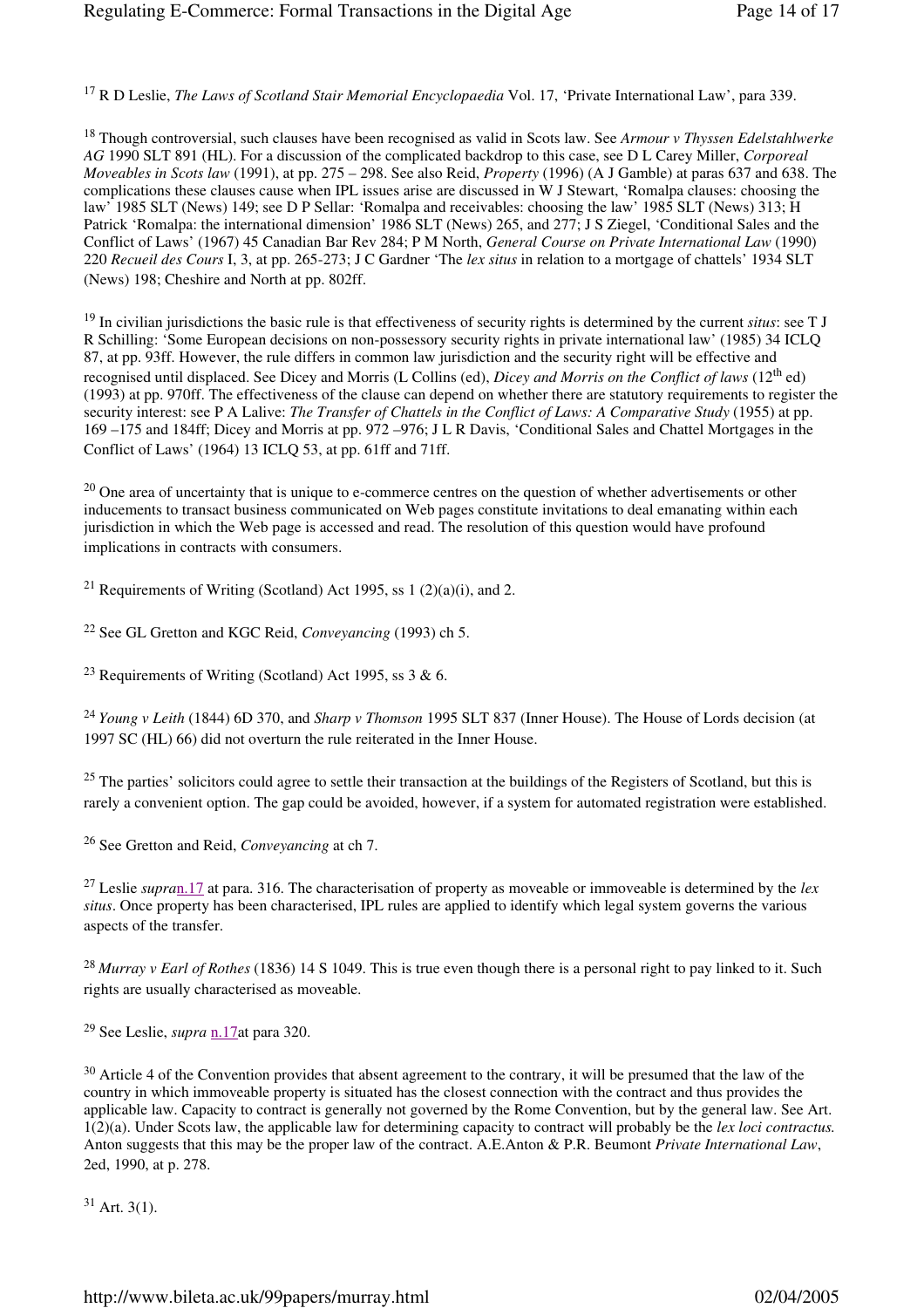<sup>32</sup> Anton at pp. 604-609 and Leslie, *supra* n.17*, para 320. This is also the position in England, Cheshire and North at pp. 788-789 and Adams v Clutterbuck (1883) 10 QBD 403.*

*<sup>33</sup> Cheshire and North at p. 785.*

*<sup>34</sup> For free movement of goods see Part II, Title I (Arts. 9-37) of the EEC Treaty (Treaty of Rome), for free movement of services see Arts. 59-66 of the EEC Treaty.*

*<sup>35</sup> 'A European Initiative on Electronic Commerce', COM(97) 157 final, 16/4/97.*

*<sup>36</sup> Dir. 97/66/EC*

*<sup>37</sup> COM(98) 297 final, 13/5/98*

*<sup>38</sup> Provisional Final Text 18/11/98*

*<sup>39</sup> As seen in the Road Traffic Acts and allied regulations or as is proposed in relation to transfers of land in Ontario, Saskatchewan (Burdon Chapter 3), Queensland, Tasmania, Western Australia, New Zealand (Burdon Chapter 4), Scotland (Burdon chapter 6) and England (Law Commission/HMLR 11.8-11.20).*

*<sup>40</sup> 'A European Initiative on Electronic Commerce', op cit.*

*<sup>41</sup> Law Commission/HMLR para. 11.8. See also Burdon Ch.6.*

*<sup>42</sup> Art. 2. This definition does not cover Internet television when it is solely an additional means of broadcasting a previously or simultaneously broadcast terrestrial, cable, or satellite programmes.*

*<sup>43</sup> See Art. 4 (the principle of non-authorisation), Art. 8 (regulated professions), and Section 3 (electronic contracts).*

*<sup>44</sup> In particular see Art. 5 (general information), Art. 6 (information in commercial communications), and Art. 7 (unsolicited commercial communications).*

*<sup>45</sup> The address of the service provider may be of particular importance as it may be the only guide as to the effective national provisions regulating the content of the website.*

*<sup>46</sup> Examples include the work of UNCITRAL and the tireless efforts that were made to find consensus on the General Agreement for Tariffs and Trade (GATT).*

*<sup>47</sup> See Guide to Enactment of the UNCITRAL Model Law on Electronic Commerce paras. 2-6. Draft Electronic Commerce Directive explanatory memorandum at pp. 7-10.*

*<sup>48</sup> Art. 5.*

*<sup>49</sup> Arts. 6, 7, 11-15.*

*<sup>50</sup> Art. 6(1).*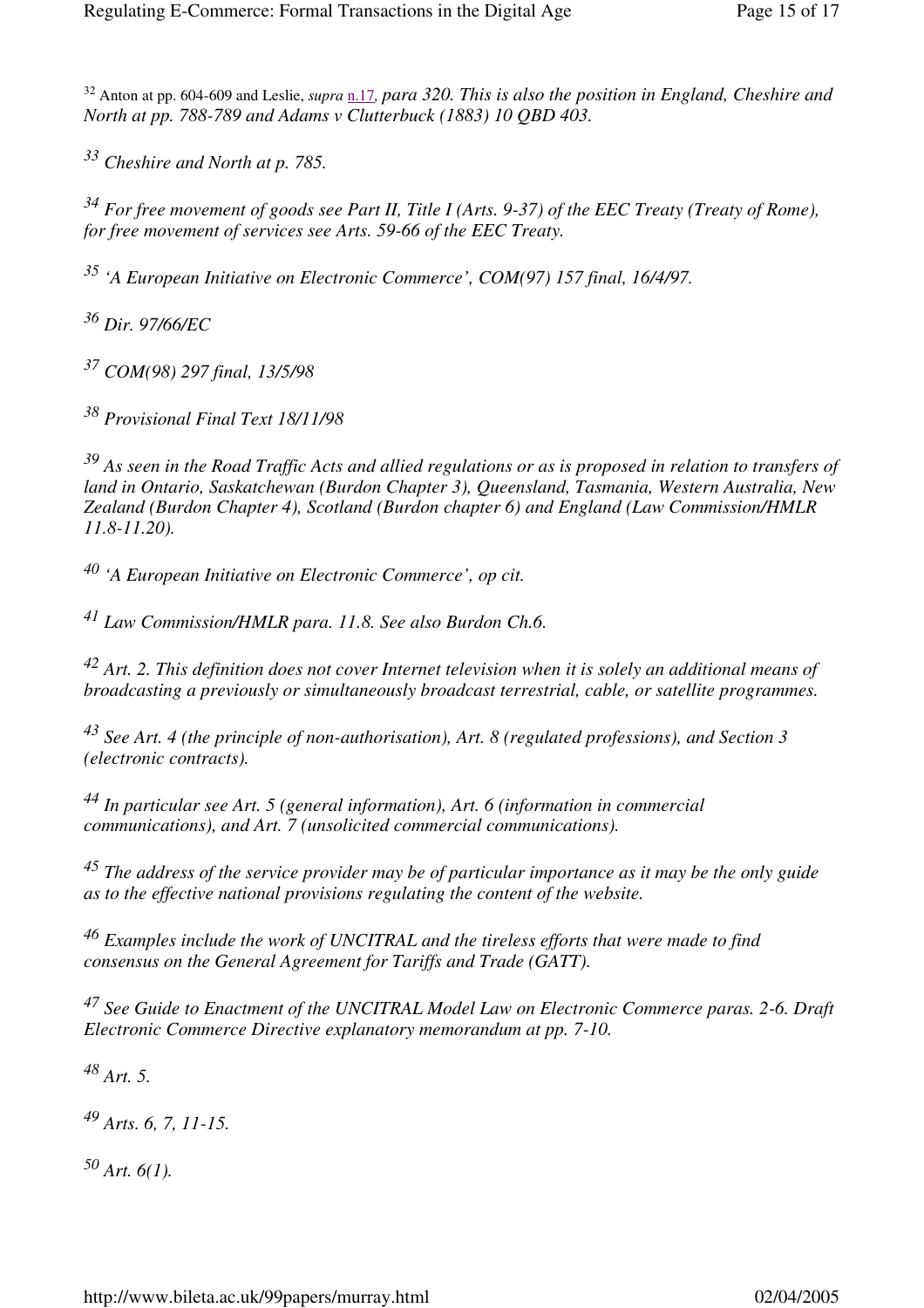*<sup>51</sup>Art. 10(1).*

*<sup>52</sup> Guide to Enactment, para. 16.*

*<sup>53</sup> Art. 5. For the definition of a 'data message,' see Art. 2.*

*<sup>54</sup> Supra* n.1

<sup>55</sup> At para. 4.15

<sup>56</sup> id. The question of a 'secure' message service may now be open to debate following the news that RSA encryption, the most widely used encryption method had been successfully cracked. See The Guardian *Online*, Thursday 11 February 1999, p.5.

<sup>57</sup> For a definition of best practice see Ch.3.

<sup>58</sup> At para. 4.19

<sup>59</sup> 'Our Competitive Future: Building the Knowledge Driven Economy', *supra* n.1: Foreward by the Rt. Hon. Anthony Blair PM.

<sup>60</sup> This section draws heavily on 'Automated Registration of Title to Land', a report prepared for the Registers of Scotland by Ian Burdon. The authors would like to thank Mr. Burdon and the staff of the Registers of Scotland Executive Agency who gave their time and advice freely.

 $<sup>61</sup>$  The introduction of registration of title by the Land Registration (Scotland) Act 1979 did significantly change the</sup> method of registration of real property, but the underlying method of transfer (i.e. contractual missives followed by a disposition of property) remained constant.

<sup>62</sup> Teranet Land Information Services Inc., a consortium including, venture capitalists AltaMira, EDS Canada, Intergraph Canada Ltd., KPMG and SHL Systemhouse. For full details on the Teranet package, see Burdon at pp.73-78 or alternatively www.teranet.on.ca .

 $63$  The first electronic double-ended deal took place last month with money being exchanged electronically in tandem with the document registrations. Thanks to Chris Valentine of Teranet Land Information Services for supplying up to date information of the Ontario experience.

 $64$  It should be noted this is not due to the provisions of the Land Registration (Scotland) Act 1979 which allows for an application for registration to be 'accompanied by such documents and other evidence as [the Keeper] may require (s.4 (1)) but due to the provisions of the Requirements of Writing (Scotland) Act 1995 which provides that probative (self proving) documents require to be signed by the grantor and a witness (s.3) with no provision for electronic equivalents.

 $65$  The Register of Sasines is being scanned and catalogued in reverse date order. Already over 70% of the register is on the database with the rest being added currently.

 $66$  Thus a search of the Land Register should be no more than £5 per search, while a search of the Sasine Register should hopefully cost less than £4 per search.

<sup>67</sup> At p. 111.

<sup>68</sup> At p. 112.

<sup>69</sup> At p. 110.